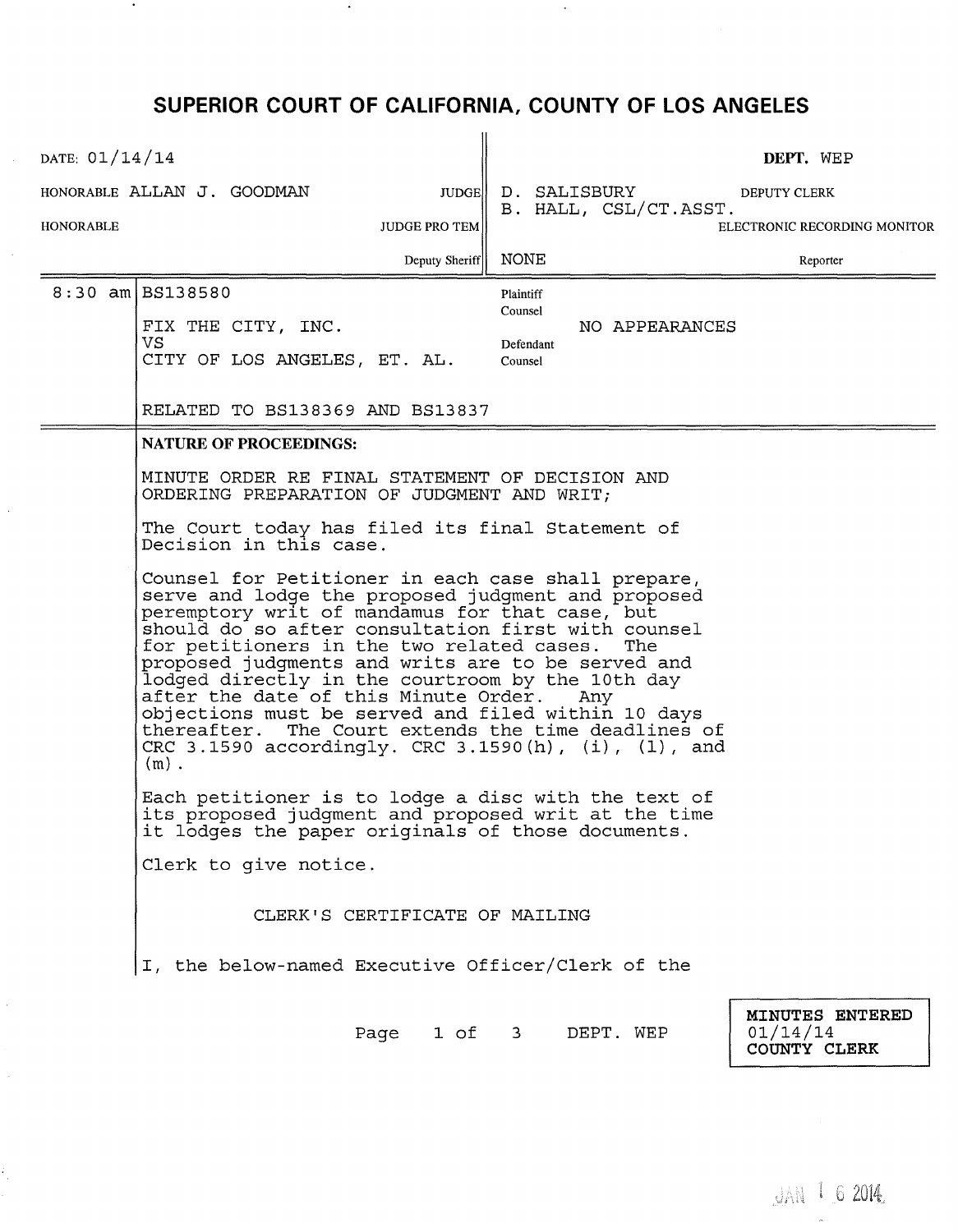## **SUPERIOR COURT OF CALIFORNIA, COUNTY OF LOS ANGELES**

 $\Delta$ 

 $\sim$   $\star$ 

Ì,

 $\ddot{\phantom{1}}$ 

| DATE: $01/14/14$              |                                                                                                                                                                                                                                                                                                                                                                                                                                                                                                                                                                                            |                                                                | DEPT. WEP                                   |  |  |  |
|-------------------------------|--------------------------------------------------------------------------------------------------------------------------------------------------------------------------------------------------------------------------------------------------------------------------------------------------------------------------------------------------------------------------------------------------------------------------------------------------------------------------------------------------------------------------------------------------------------------------------------------|----------------------------------------------------------------|---------------------------------------------|--|--|--|
|                               | HONORABLE ALLAN J. GOODMAN<br><b>JUDGE</b>                                                                                                                                                                                                                                                                                                                                                                                                                                                                                                                                                 | D. SALISBURY                                                   | <b>DEPUTY CLERK</b>                         |  |  |  |
| HONORABLE                     | <b>JUDGE PRO TEM</b>                                                                                                                                                                                                                                                                                                                                                                                                                                                                                                                                                                       | B. HALL, CSL/CT.ASST.                                          | ELECTRONIC RECORDING MONITOR                |  |  |  |
|                               | Deputy Sheriff                                                                                                                                                                                                                                                                                                                                                                                                                                                                                                                                                                             | <b>NONE</b>                                                    | Reporter                                    |  |  |  |
|                               | $8:30$ am BS138580<br>FIX THE CITY, INC.<br>VS.<br>CITY OF LOS ANGELES, ET. AL.                                                                                                                                                                                                                                                                                                                                                                                                                                                                                                            | Plaintiff<br>Counsel<br>NO APPEARANCES<br>Defendant<br>Counsel |                                             |  |  |  |
|                               | RELATED TO BS138369 AND BS13837                                                                                                                                                                                                                                                                                                                                                                                                                                                                                                                                                            |                                                                |                                             |  |  |  |
| <b>NATURE OF PROCEEDINGS:</b> |                                                                                                                                                                                                                                                                                                                                                                                                                                                                                                                                                                                            |                                                                |                                             |  |  |  |
|                               | above-entitled court, do hereby certify that I am<br>not a party to the cause herein, and that on this<br>date I served the minute order and notice of ruling<br>upon each party or counsel named below by placing<br>the document for collection and mailing so as to<br>cause it to be deposited in the United States mail<br>at the courthouse in Santa Monica,<br>California, one copy of the original filed/entered<br>herein in a separate sealed envelope to each address<br>as shown below with the postage thereon fully prepaid,<br>in accordance with standard court practices. |                                                                |                                             |  |  |  |
|                               | Dated: January 14, 2014<br>Sherri R. Carter, Executive Officer/Clerk                                                                                                                                                                                                                                                                                                                                                                                                                                                                                                                       |                                                                |                                             |  |  |  |
|                               |                                                                                                                                                                                                                                                                                                                                                                                                                                                                                                                                                                                            |                                                                |                                             |  |  |  |
|                               | By: D. Salisbury                                                                                                                                                                                                                                                                                                                                                                                                                                                                                                                                                                           |                                                                |                                             |  |  |  |
|                               | Beverly Grossman Palmer<br>Attorney at Law<br>10940 Wilshire Blvd., Suite 2000<br>Los Angeles, CA. 90024                                                                                                                                                                                                                                                                                                                                                                                                                                                                                   |                                                                |                                             |  |  |  |
|                               | Siegmund Shyu<br>200 North Main Street<br>Los Angeles, CA. 90012                                                                                                                                                                                                                                                                                                                                                                                                                                                                                                                           |                                                                |                                             |  |  |  |
|                               |                                                                                                                                                                                                                                                                                                                                                                                                                                                                                                                                                                                            | Page 2 of 3 DEPT. WEP                                          | MINUTES ENTERED<br>01/14/14<br>COUNTY CLERK |  |  |  |